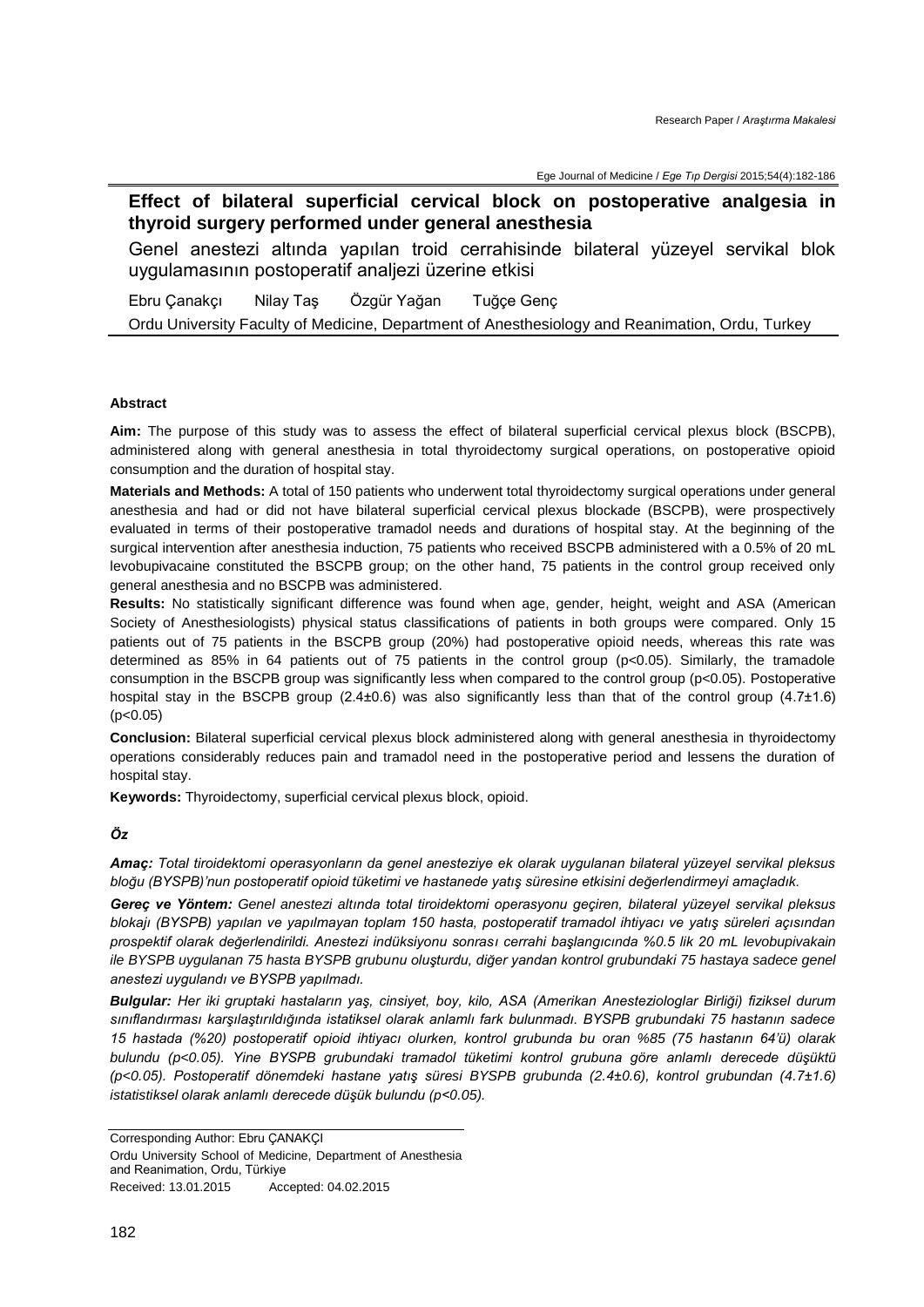*Sonuç: Tiroidektomi operasyonlarında genel anesteziye ek olarak yapılan bilateral yüzeyel servikal pleksus bloğu, postoperatif dönemde ağrıyı ve tramadol ihtiyacını önemli ölçüde azaltmakta ve hastanede yatış süresini kısaltmaktadır.*

*Anahtar Sözcükler: Tiroidektomi, yüzeyel servikal pleksus bloğu, opioid.*

## **Introduction**

Thyroidectomy is the most commonly applied surgery procedure in endocrine surgery (1). Many of these cases complain of severe pain on the incision point especially on the first day after surgery (2,3). 90% of these cases have been reported to have severe pain that even required morphine (4). Reducing the postoperative pain increases patient's comfort and ensures that the patient returns to their daily life activities sooner.

Pain observed after thyroidectomy can be brought under control through non-steroid anti-inflammatory agents or opioids. However, it has been reported that non-steroid anti-inflammatory agents increase postoperative bleeding risk in some cases (2). Opioid analgesics also have undesired side effects such as postoperative nausea and vomiting (2). Therefore, wound infiltration through local anaesthetics, bilateral superficial cervical plexus block and bilateral combined (superficial and deep) cervical plexus blocks are frequently used as postoperative analgesia methods in thyroid operations. However, there are studies available which provide different data and information regarding whether these methods reduce the analgesic requirement in postoperative period or not (2-7). Bilateral superficial cervical plexus block (BSCPB) is the most common one among these administrations in terms of both ease of administration and efficiency (5-7). The purpose of this study was to prospectively examine the effects of BSCPB administration in thyroid surgery performed under general anaesthesia on postoperative opioid requirement and duration of hospital stay.

## **Materials and Methods**

Approval of ethics committee was received from 19 Mayıs University Clinical Studies Ethics Committee for our study. In accordance with principles of Declaration of Helsinki, a total of 150 patients, who had total thyroidectomy operations under general anaesthesia between January 2014 and June 2014, and received or did not receive bilateral superficial cervical plexus blockade (BSCPB), were prospectively examined in terms of their postoperative opioid needs and durations of hospital stay. 75 patients constituted the control group and did not receive BSCPB. 75 patients, who submitted their anaesthesia consents and voluntariness consents, received BSCPB. Patients, who were diagnosed with Thyroid carcinoma, included in ASA IV risk class and were younger than 18 and older than 75 years of age, were excluded from the study. In accordance with the anaesthesia protocol we apply in our clinic for all patients during routine general anaesthesia practices, all patients received 2.5 mg/kg propofol (Propofol ®1%, Fresenius Kabi, Deutschland, Germany), 0.6 mg/kg rocuronium bromide (Esmeron<sup>®</sup>, MSD, N.V Organon, Oss, The Netherlands), 1 mcg/kg fentanyl (Talinat®, Vem İlaç, Istanbul, Turkey) for anaesthesia induction and the maintenance was ensured with 1-2% sevoflurane (Sevorane® Liquid, Abbvie İlaç, Queensborough, England) and 50%  $N_2O/O_2$ , when required 0.1 mg /kg rocuronium bromide (Esmeron®, MSD, N.V Organon, Oss, The Netherlands) was used for maintenance of muscle relaxation. In both groups during the perioperative period was 50 mcg bolus dose of fentanyl is analgesic consumption.

Seventy five patients received BSCPB with 0.5% of levobupivacaine hydrochloride 20 mL (Chirocaine® 0.5%, Abbot ilaç, Istanbul, Turkey) in the preoperative period after anaesthesia induction. All BSCPB administrations were performed by the same anaesthesia team after intubation using the same technique. Three-point injection technique was used for block administration (8). With this technique, after the head is turned facing the other side, a 22-gauge injector is inserted on the mid-point of the back verge of the sternocleidomastiod muscle, the injector is directed caudally, cephalically and horizontally (from sternocleidomastiod muscle) and 10 mL of 0.5% levobupivacaine hydrochloride (Chirocaine® 0.5%, Abbot İlaç, Istanbul, Turkey) was infiltrated on both sides of neck with a maximum depth of 1 cm.

All patients received paracetamol 1000 mg (Parol® flakon 100 mL, Atabay İlaç, Istanbul, Turkey) with an interval of 12 hours, the first dose being within first 24 hours in the postoperative period in the recovery unit, and with the patients' consent, those who needed additional analgesics were administered with 50-100 mg intravenous tramadole (Tradolex® 100 mg/2 mL amp, Keymen İlaç, Ankara, Turkey). Postoperative pain of the cases was evaluated by a surgical nurse, who did not know which groups patients belonged to, with a visual analogue scale for pain (VAS) in the  $0<sup>th</sup>$  hour (recovery unit),  $2^{nd}$  hour,  $4^{th}$  hour,  $6^{th}$  hour,  $12^{th}$  hour and  $24^{th}$  hour. Severity of pain was assessed on the basis of 10 degrees between 0 (no pain) and 10 (unbearably severe pain). Additional analgesics were administered to the cases whose VAS values were 5 and above. Total daily additional analgesic needs were recorded. In the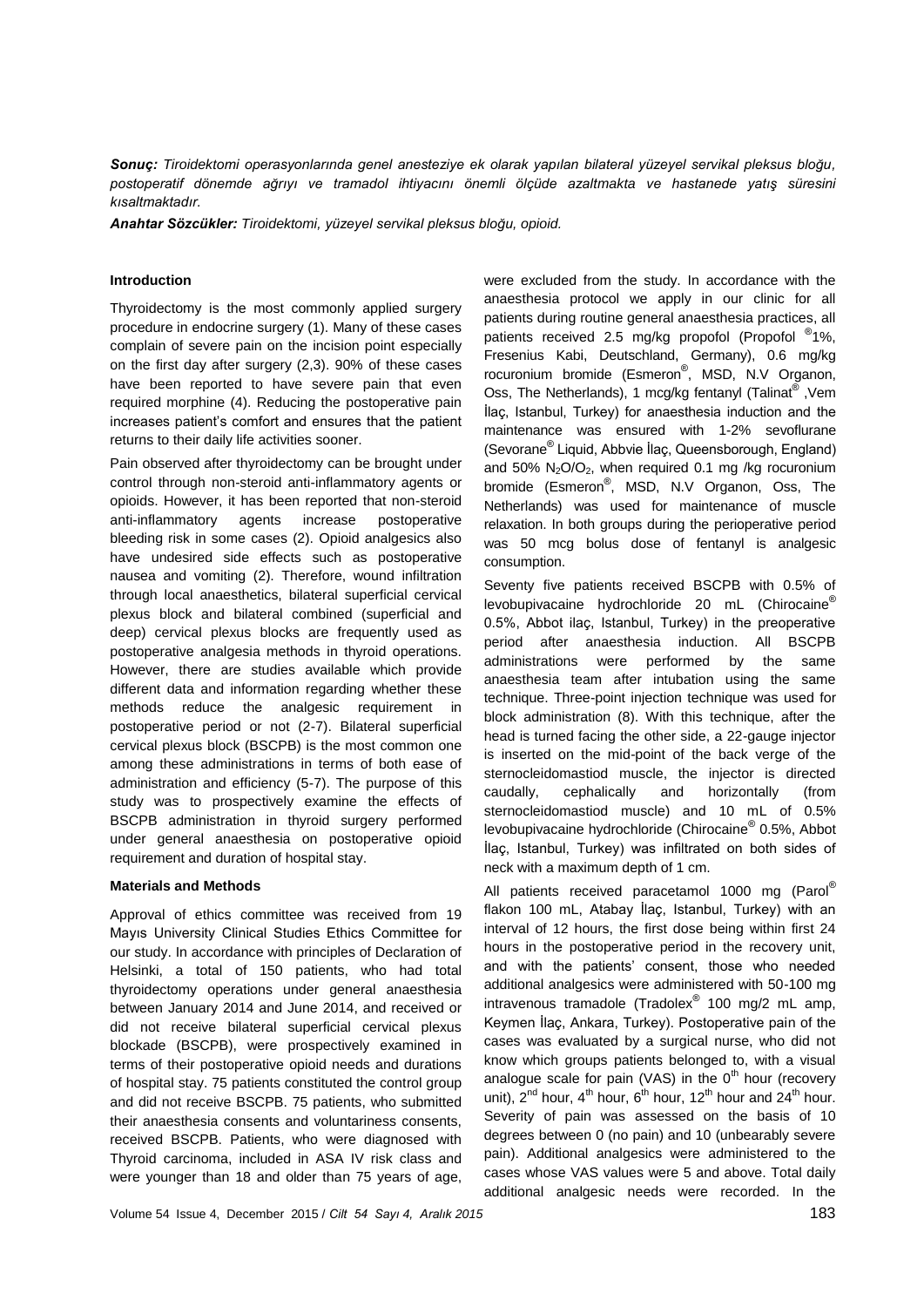postoperative period, local and systemic complications related to levobupivacaine administration were recorded.

Patients' age, gender, height, weight, ASA (American Society of Anaesthesiologists) physical status classification, surgery time, duration of postoperative hospital stay, opioid needs in the postoperative first 24 hours and total opioid amounts used in the same period were recorded for both groups. SPSS (Statistical Package for Social Sciences for Windows 18.0) program was used for the statistical analysis of the study. Descriptive statistical values were given as mean ± standard deviation and the total opioid amount, which did not demonstrate a normal distribution and was used in the postoperative first 24 hours, was given as median, minimum (min) and maximum (max).

In statistical comparisons; Student's t test was used for age, weight, height, surgery time and duration of postoperative hospital stay, and Mann Whitney U test was used for the total tramadol amount used in the postoperative first 24 hours. Chi-Square test and ASA were used for comparisons of opioid need data in the postoperative first 24 hours while Fisher exact chisquare test was used since the expected values for gender data were lower than 5, and p<0.05 was accepted to be significant.

|                                  | <b>BSCPB</b> group<br>$(n=75)$ | Control<br>group $(n=75)$ | Р<br>value |
|----------------------------------|--------------------------------|---------------------------|------------|
| Age (years)                      | $54.2 \pm 8.4$                 | $52.9 \pm 10.5$           | 0.476      |
| Weight (kg)                      | 71.6±8.4                       | 74.8±10.3                 | 0.699      |
| Height (cm)                      | 169.8±13.7                     | 165.9±10.9                | 0.648      |
| <b>Female/Male</b>               | 59/16                          | 53/22                     | 0.739      |
| ASA (I/II/III)                   | 16/49/10                       | 21/42/12                  | 0.621      |
| <b>Surgery time</b><br>(minutes) | $131.5 \pm 12.5$               | $138.7 \pm 14.5$          | 0.129      |

**Table-1.** Demographic Data and Surgery Time (Mean ± Standard Deviation).

**BSCPB:** Bilateral superficial cervical plexus block **ASA:** American Society of Anaesthesiologists.

## **Results**

When patients' ages, genders, heights, weights, ASA risk class and surgery times in both groups were compared, no statistical difference was found (p>0.05) (Table-1). Comparing the two groups of perioperative opioid requirements; BYSPB group did not need additional fentanyl, however, in the all cases in the control group 2 or 3 times with 50 mcg (maximum 150 mcg) dose was needed fentanyl. 15 out of 75 patients in the BSCPB group (20% of the cases) had opioid need, whereas 64 patients in the control group had this need (85% of the cases) (p<0.05). The median tramadol amount used for patients in the BSCPB group was 0 mg (min: 0-max: 75) and 40 mg (min: 0-max: 180) for the patients in the control group and when these values were compared, the tramadol amount used in the

BSCPB group was found to be statistically and significantly low (p<0.05). When average durations of hospital stay in the postoperative periods were compared, it was observed that patients who received block administration were discharged from hospital in a significantly shorter time (2.4±0.6 days) than those who did not receive the administration (4.7±1.6 days) (p<0.05) (Table-2). When compared in terms of postoperative complications; every one of our patients in both groups had no phrenic nerve paralysis and development in any case still has not developed the toxicity of local anesthetics.

**Table-2.** Opioid Needs in the Postoperative First 24 Hours and Total Duration of Hospital Stay.

|                                                                              | <b>BSCPB</b><br>group<br>$(n=75)$ | Control<br>group<br>$(n=75)$ | value    |
|------------------------------------------------------------------------------|-----------------------------------|------------------------------|----------|
| <b>Number of patients</b><br>who needed opioid                               | 15 (%20)                          | 64 (%85)                     | P < 0.05 |
| Opioid amount (mq)<br>(Median min-max)                                       | $0.0 - 75$                        | 40.0-180                     | P < 0.05 |
| <b>Duration of hospital</b><br>stay (days)<br>(Mean ± standard<br>deviation) | $2.4 \pm 0.6$                     | $4.7 \pm 16$                 | P < 0.05 |

**BSCPB:** Bilateral superficial cervical plexus block.

## **Discussion**

As is in all surgical incisions, the pain observed in the postoperative period is known to be related to the incision location (9) . Especially the pain observed in the postoperative period after thyroidectomy is generally related to deep and superficial incision point (2). The number of studies conducted on local anaesthetic administration in order to prevent pain observed in postoperative period after thyroidectomy is scarce if any  $(1,2)$ .

The need for analgesics is very high in the postoperative period after thyroidectomy operations performed with only general anaesthesia, and it has been reported that this method increases the rate of nausea and vomiting which is already high due to the surgical procedure and affects the patient's comfort and recovery time negatively (5,10). Similarly in our study, the tramadole amount used within the first 24 hours and duration of hospital stay for patients in the control group were found to be significantly higher compared to the patients who received block administration.

Even though general anaesthesia is often preferred for head and neck surgeries, bilateral deep and/or superficial SPB administrations have become a current issue for analgesics purposes during and after the operation (2,11-14). When methods applied by adding bilateral deep cervical plexus block to BSCPB without general anaesthesia were examined, it was observed that patients are discharged from hospital much earlier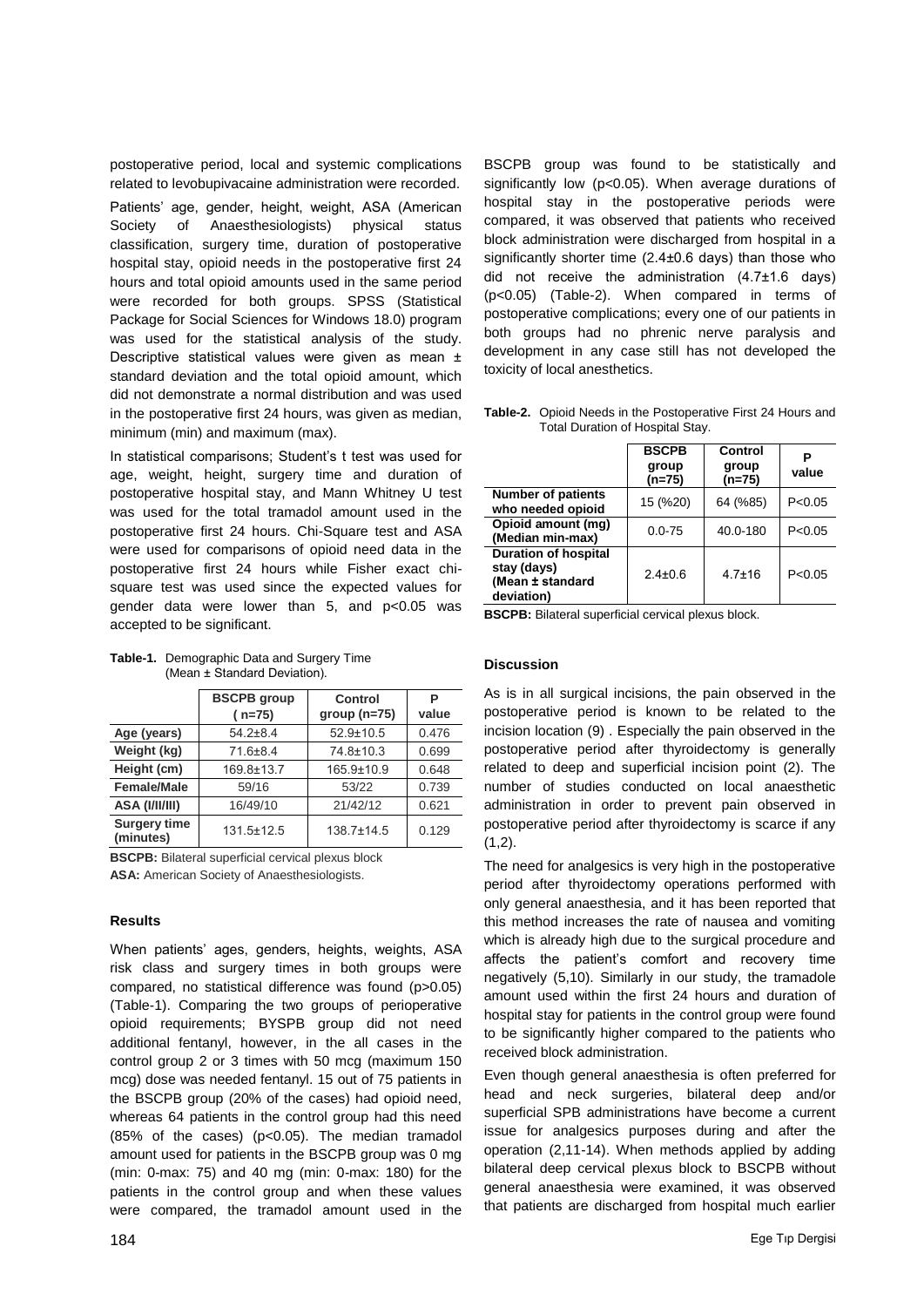with this method, however patients should be selected very carefully in terms of surgical procedures, general conditions of patients and anxiety, otherwise both patient and surgeon comfort grow worse (15-17).

When neck area was anatomically examined, superficial branches of cervical plexus innerve neck and shoulder skin and superficial tissues; on the other hand, its deep branches innerve front neck muscles, other deep tissues, diaphragm, and phrenic nerve. In a study conducted by Pandit et al (18)., on 5 cadavers, they showed that the deep cervical area was also dyed along with the superficial cervical area when 30 mL of methylene blue was injected into the deep cervical fascia (18). However, sufficient anaesthesia cannot be ensured on deep tissues on all patients receiving superficial CPB. Therefore, deep cervical plexus block, sedation or general anaesthesia administrations are also performed in addition to superficial cervical plexus blockade. In surgical practices focusing on the thyroid gland, both skin incision and manipulations around trachea and larynx require endotracheal intubation (17,19,20).

Complications induced by phrenic, recurrent laryngeal, vagus and stellate ganglion involvement may be observed on the bilateral combined (deep and superficial) cervical plexus block. Especially phrenic involvement is afraid for those receiving bilateral deep cervical plexus block (21). When literature is reviewed, bilateral phrenic nerve paralysis extending up to 14 hours has also been reported as well as many successfully performed operations (22). In a study where deep and superficial cervical plexus block complication rates were compared, complications were reported to be higher in the deep cervical plexus block. This was associated with the fact that the deep technique was more difficult (23). In our study, the block-related complications on cases who received superficial cervical plexus block were not observed.

There have been studies in literature which specify that the superficial cervical plexus block added to general anaesthesia reduces the need of intraoperative and postoperative analgesics (3,11). Herbland et al. (24) obtained similar results for patients who received and did not receive bilateral superficial cervical plexus block in total thyroidectomy operations in terms of their analgesic needs and postoperative pain scores (24). Similarly in our study which we conducted for postoperative analgesic purpose, only 15 out of 75 patients in the BSCPB group (20%) had postoperative opioid need,

whereas this rate was found to be 64 out of 75 patients (85%) in the control group (in which block administration was not performed) (85%) (p<0.05) and again, when we compared opioid consumption, the tramadole consumption in the BSCPB group was found to be significantly lower than the control group (p<0.05).

It has been reported that side effects related to the anaesthetic agents and techniques such as systemic toxic reactions and hematoma may be observed among patients receiving BSCPB due to the intense vascular structure of the neck region (25). In our study, no side effects related to local anaesthesia or injection were observed in any of the patients receiving block administration, because our patients were under general anaesthesia and the airway was safe. Even though the local anaesthetics, levobupivacaine and bupivacaine which are frequently used in cervical plexus blocks do not have many superiorities compared to each other, we preferred using levobupivacaine for our block administration due to its less cardiotoxic effects (5,26,27).

It is seen that the duration of postoperative hospital stay of patients receiving BSCPB is significantly shorter (2.4±0.6 days) than those who did not receive block administration (4.7±1.6 days) (p<0.05). BSCPB decreases numerous reasons such as the pain which determines the duration of postoperative hospital stay and the corresponding opioid need and bleeding which may occur due to agitation, and therefore reduces duration of hospital stay and increases patient satisfaction. As complied exactly with our study, in similar studies conducted by Shih et al. (5), and Tekgül et al. (28). BSCPB was performed along with general anaesthesia during thyroidectomy operations and the duration of hospital stay, postoperative opioid need and the number of patients who had opioid need in the control group were found to be significantly higher than the groups receiving BSCPB administered with bupivacaine and levobupivacaine (5,28).

## **Conclusion**

Bilateral superficial cervical plexus block administered with 20 mL of 0.5% levobupivacaine and with the threepoint injection technique under general anaesthesia before thyroidectomy operations reduces the need of opioid in the postoperative period and the duration of hospital stay.

#### **References**

- 1. Lacoste L, Thomas D, Kraimps LJ, et al. Postthyroidectomy analgesia: Morphine, buprenorphine, or bupivacaine. J Clin Anesth 1997;(9):189-93.
- 2. Dieudonne N, Gomola A, Bonnichon P, et al. Prevention of postoperative pain after thyroid surgery: A double-blind randomize study of bileteral superficial cervikal plexus blocks. Anaesthesia Analg 2001;(92):1538-42.